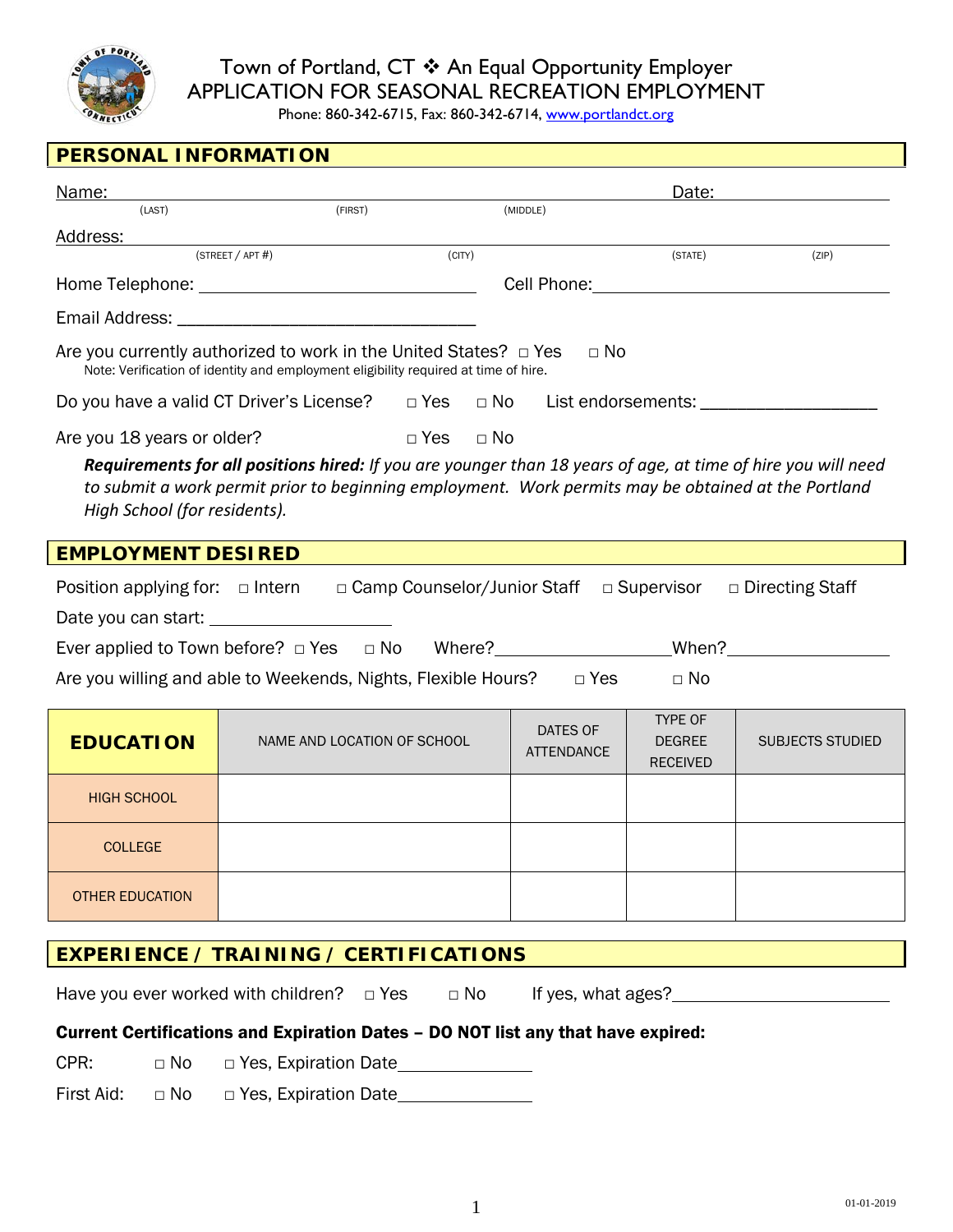Please indicate your experience and detail your qualifications in the space provided. Include any Junior Varsity and Varsity experience.

| $\Box$ Other |
|--------------|

## **EMPLOYMENT HISTORY:** list below start with the present/most recent first, working backward

| (Present or Most Recent Job) |  |                                                                                  |
|------------------------------|--|----------------------------------------------------------------------------------|
|                              |  |                                                                                  |
|                              |  |                                                                                  |
|                              |  | Hours per week: ________________                                                 |
|                              |  |                                                                                  |
|                              |  |                                                                                  |
|                              |  |                                                                                  |
|                              |  |                                                                                  |
|                              |  |                                                                                  |
|                              |  |                                                                                  |
|                              |  |                                                                                  |
|                              |  | Hours per week:_________________                                                 |
|                              |  |                                                                                  |
|                              |  |                                                                                  |
|                              |  |                                                                                  |
|                              |  | ,我们也不会有什么。""我们的人,我们也不会有什么?""我们的人,我们也不会有什么?""我们的人,我们也不会有什么?""我们的人,我们也不会有什么?""我们的人 |
|                              |  |                                                                                  |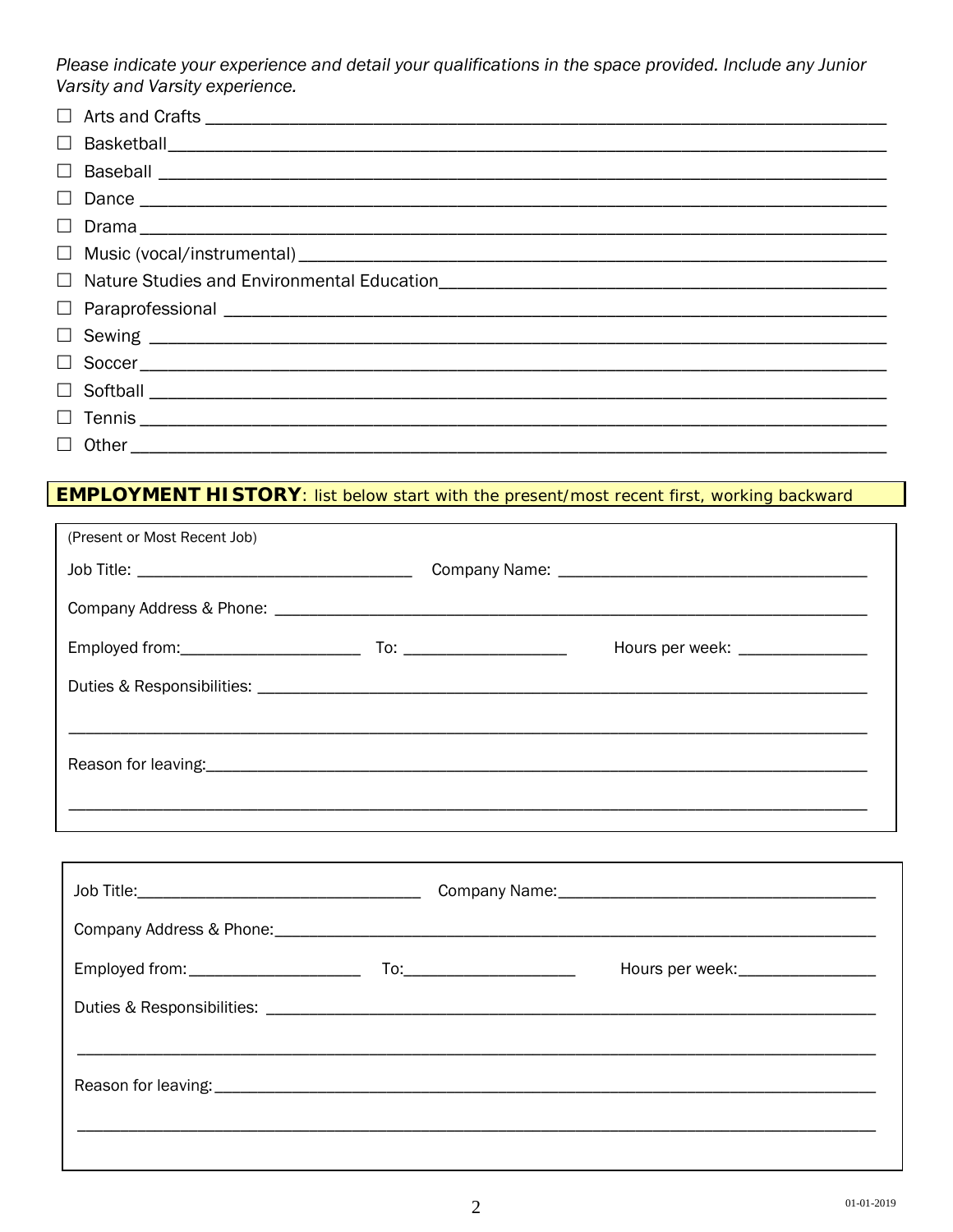|  | Hours per week: _________________ |
|--|-----------------------------------|
|  |                                   |
|  |                                   |
|  |                                   |
|  |                                   |
|  |                                   |

Are you employed now?  $\Box$  Yes  $\Box$  No If yes, may we inquire of your present employer?  $\Box$  Yes  $\Box$  No

#### **REFERENCES: Provide three (3) persons not related to you, whom you have known at least one year**

| <b>NAME</b> | <b>TELEPHONE NUMBER</b> | BUSINESS / SCHOOL | <b>YEARS</b><br>ACQUAINTED |
|-------------|-------------------------|-------------------|----------------------------|
| 1.          |                         |                   |                            |
| 2.          |                         |                   |                            |
| 3.          |                         |                   |                            |

#### DISMISSAL:

Have you ever been dismissed from employment for inefficiency, delinguency or misconduct?  $\Box$  Yes  $\Box$  No If "YES," please attach a detailed explanation on a separate piece of paper.

#### CERTIFICATION:

- 1. I certify that all the information submitted by me on this application is true and complete, and I understand that if any false information, omissions, or misrepresentations are discovered, my application may be rejected and, if I am employed, my employment may be terminated at any time.
- 2. I give my consent to the Town to check with personal references, previous employers and educational institutions concerning my past employment and personal history including driving and criminal records.
- 3. I release the Town, previous employers and educational institutions from any liability arising from disclosure of information concerning my employment or personal history.
- 4. In consideration of my employment, I agree to conform to the Town's rules and regulations, and I agree that my employment and compensation can be terminate, with or without cause, and with or without notice, at any time, at either my or the Town's option.
- 5. I also understand and agree that the terms and conditions of my employment may be changed, with or without cause, and with or without notice, at any time by the Town.
- 6. I understand that no Town representative, other than its First Selectman, and then only when in writing and signed by the First Selectman, has any authority to enter into any agreement for employment for any specific period of time, or to make any agreement contrary to the foregoing.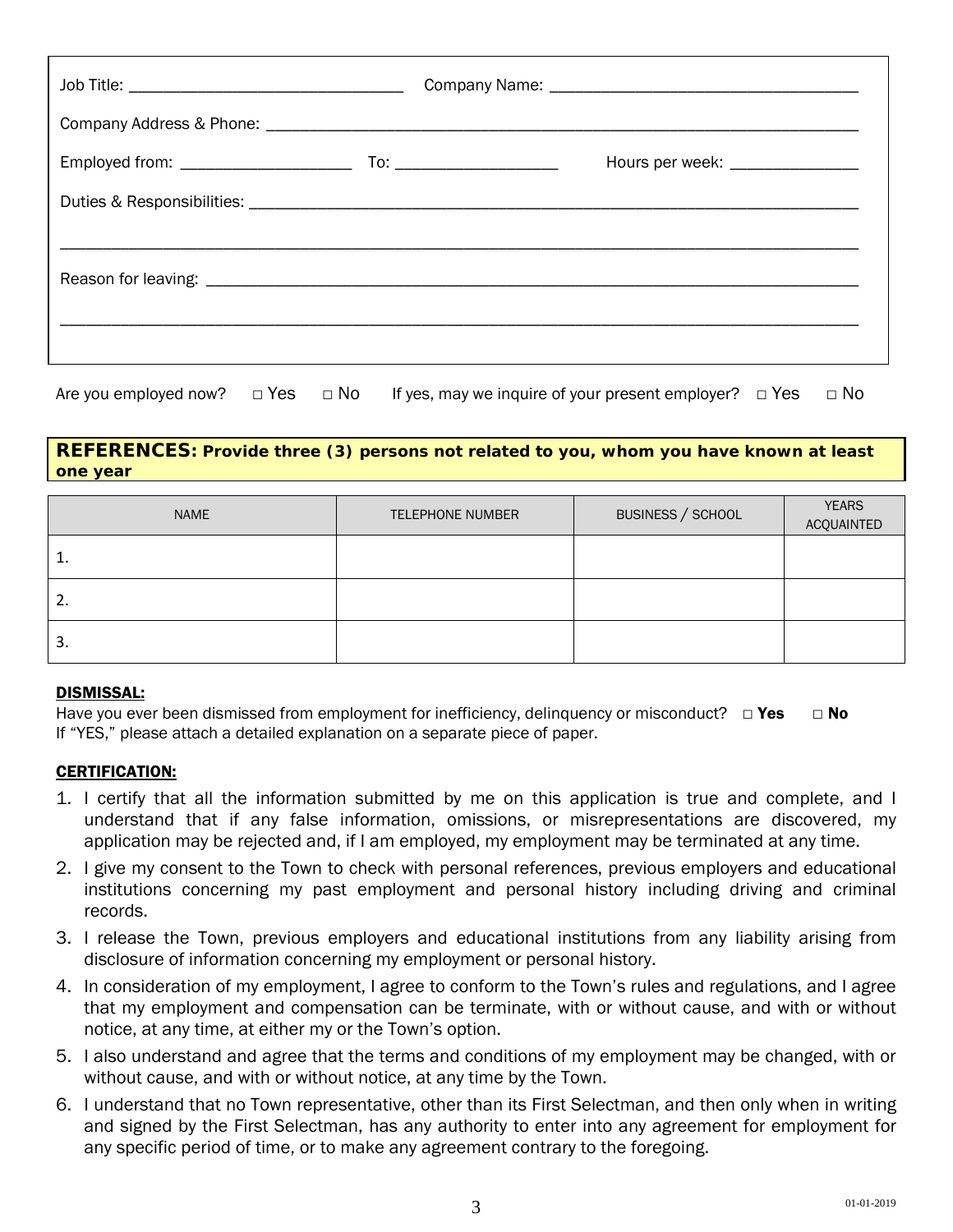- 7. Proof of citizenship or employment eligibility in accordance with the Immigration and Reform and Control Act of 1986 will be required at time of appointment.
- 8. The Town reserves the right to conduct pre-employment drug and alcohol testing of all applicants. Applicant will be required to pass a test for drugs and abuse/or alcohol misuse. Failure to pass such test will result in the withdrawal of any offer of employment. Applicants for safety sensitive positions or those requiring CDL's will become participants in the Town's Drug and Alcohol Testing Program.

## I hereby acknowledge that I have read the above statements and understand them.

| <b>Applicant Signature:</b> |             | Date:                               |
|-----------------------------|-------------|-------------------------------------|
| Emergency Contact: _        |             | Relationship: _____________________ |
| Home Phone:                 | Work Phone: | Cell Phone:                         |